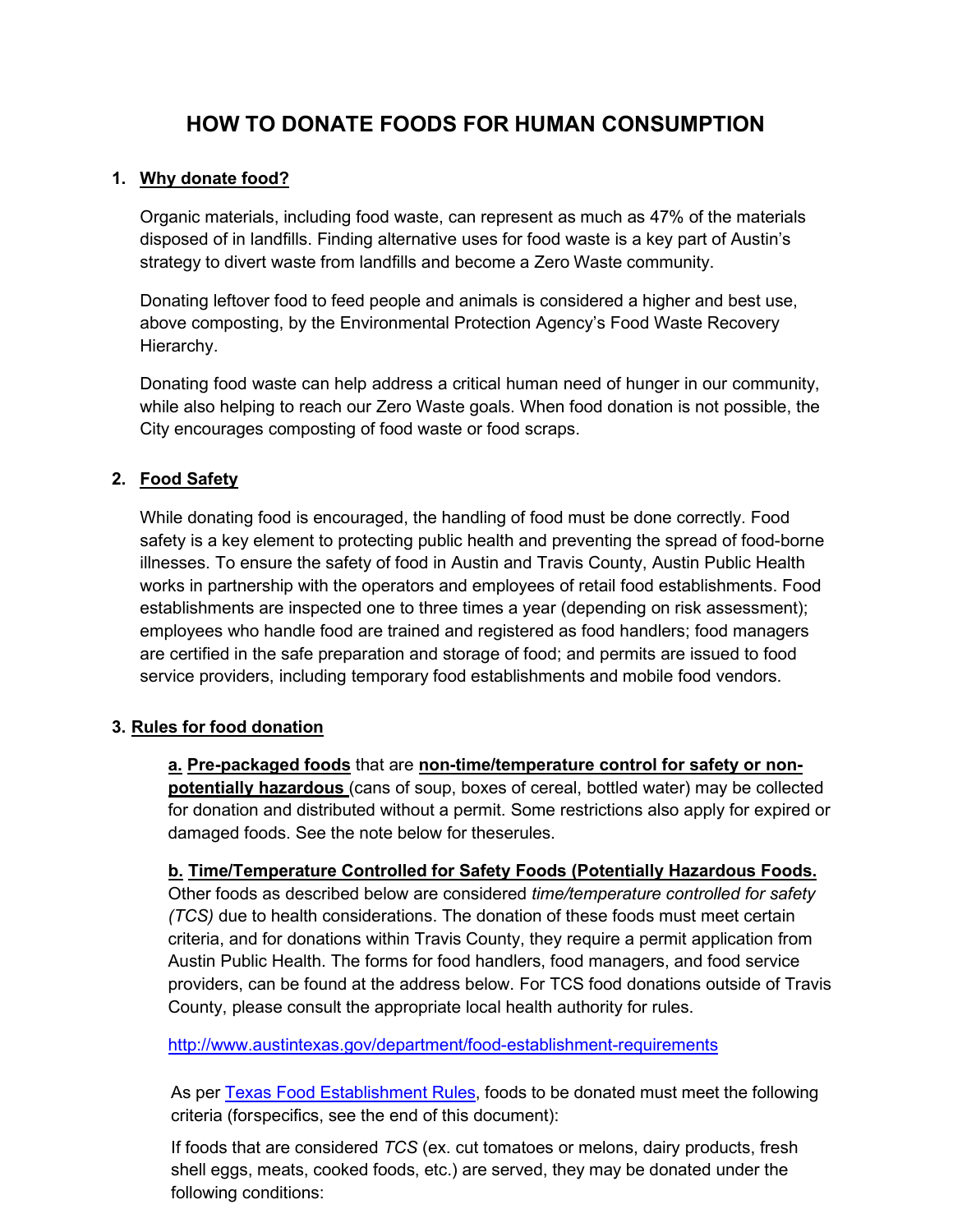- Cooling process for hot food: Stored TCS food must be cooled to 70 degrees Fahrenheit within 2 hours and cooled to 41 degrees within the next 4 hours for a total of 6 hours.
- Hot food must be maintained hot at 135 degrees Fahrenheit or above prior to and during service (with the limited exception of transport as detailed below in section 5).
- Cold food must be maintained cold at 41 degrees Fahrenheit or below prior to and during service (with the limited exception of transport as detailed below in section 5).
- The donor has verified that the person receiving the food (recipient) has the proper facilities to meet all the requirements during transport, storage, and reheating the TCS food to maintain a proper temperature. (see section 5)
- Both the donor and recipient facility must be permitted by a city, county or state health department.
- If the donated food is transported by a third party, the transporter must meet the transportation requirements under the hot and cold holding temperatures stated in local/state code as described below in section 5.

#### **c. Labeling of Donated Foods:**

Requirements for labeling depend on whether the food is in its original package or has beenprepared as a meal.

- Donated prepackaged food must show (unobscured) its complete original label, including name of the item/food, manufacturer information, list of ingredients, and expiration or sellbydate.
- Donated prepared food shall be labeled with the name of the food, the source of the food, and the date of preparation. (Example: Lasagna -- Spaghetti Warehouse -- Prepared 1/12/14)

#### **d. Foods that may NOT be donated:**

**Shelf Life** - The donated foods that are TCS must not be used for consumption past the shelf life **expiration date** or past 7 days after preparing and or opening from its original package.

**Damaged Foods** - Food must not be donated if it's damaged in the following ways:

- canned foods that are heavily dented on the rim or seam
- packaged foods with missing or incomplete source/manufacturer label.

**Distressed Foods** – Foods that have been exposed to fire, flooding, excessive heat, smoke, radiation, other environmental contamination, or prolonged storage must not be donated for consumption by a consumer. Foods exposed to the listed conditions, may be sold or donated to alicensed food salvage company.

**Previous Service** - Foods previously served to consumers may not be donated.

**Home Prepared Foods** - No home-prepared TCS foods can be donated for human consumption. This issue is encountered frequently with churches or other nonprofits providing foods to charitable feeding organizations or holiday meals at shelters.